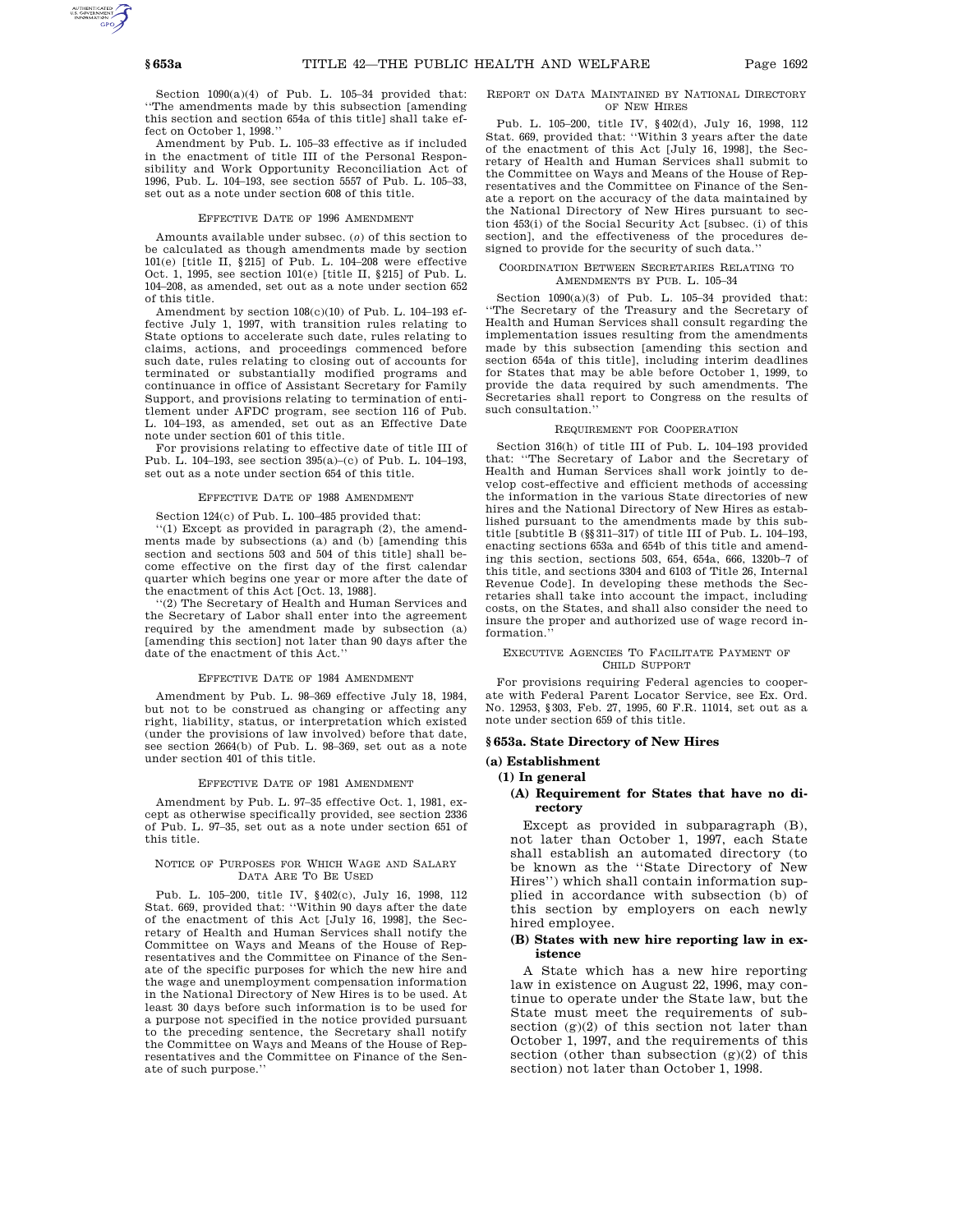### **(2) Definitions**

As used in this section:

# **(A) Employee**

The term ''employee''—

(i) means an individual who is an employee within the meaning of chapter 24 of the Internal Revenue Code of 1986; and

(ii) does not include an employee of a Federal or State agency performing intelligence or counterintelligence functions, if the head of such agency has determined that reporting pursuant to paragraph (1) with respect to the employee could endanger the safety of the employee or compromise an ongoing investigation or intelligence mission.

### **(B) Employer**

### **(i) In general**

The term ''employer'' has the meaning given such term in section 3401(d) of the Internal Revenue Code of 1986 and includes any governmental entity and any labor organization.

# **(ii) Labor organization**

The term "labor organization" shall have the meaning given such term in section 152(5) of title 29, and includes any entity (also known as a ''hiring hall'') which is used by the organization and an employer to carry out requirements described in section  $158(f)(3)$  of title 29 of an agreement between the organization and the employer.

#### **(b) Employer information**

#### **(1) Reporting requirement**

#### **(A) In general**

Except as provided in subparagraphs (B) and (C), each employer shall furnish to the Directory of New Hires of the State in which a newly hired employee works, a report that contains the name, address, and social security number of the employee, and the name and address of, and identifying number assigned under section 6109 of the Internal Revenue Code of 1986 to, the employer.

# **(B) Multistate employers**

An employer that has employees who are employed in 2 or more States and that transmits reports magnetically or electronically may comply with subparagraph (A) by designating 1 State in which such employer has employees to which the employer will transmit the report described in subparagraph (A), and transmitting such report to such State. Any employer that transmits reports pursuant to this subparagraph shall notify the Secretary in writing as to which State such employer designates for the purpose of sending reports.

### **(C) Federal Government employers**

Any department, agency, or instrumentality of the United States shall comply with subparagraph (A) by transmitting the report described in subparagraph (A) to the National Directory of New Hires established pursuant to section 653 of this title.

# **(2) Timing of report**

Each State may provide the time within which the report required by paragraph (1) shall be made with respect to an employee, but such report shall be made—

(A) not later than 20 days after the date the employer hires the employee; or

(B) in the case of an employer transmitting reports magnetically or electronically, by 2 monthly transmissions (if necessary) not less than 12 days nor more than 16 days apart.

# **(c) Reporting format and method**

Each report required by subsection (b) of this section shall be made on a W–4 form or, at the option of the employer, an equivalent form, and may be transmitted by 1st class mail, magnetically, or electronically.

### **(d) Civil money penalties on noncomplying employers**

The State shall have the option to set a State civil money penalty which shall not exceed—

(1) \$25 per failure to meet the requirements of this section with respect to a newly hired employee; or

(2) \$500 if, under State law, the failure is the result of a conspiracy between the employer and the employee to not supply the required report or to supply a false or incomplete report.

#### **(e) Entry of employer information**

Information shall be entered into the data base maintained by the State Directory of New Hires within 5 business days of receipt from an employer pursuant to subsection (b) of this section.

### **(f) Information comparisons**

### **(1) In general**

Not later than May 1, 1998, an agency designated by the State shall, directly or by contract, conduct automated comparisons of the social security numbers reported by employers pursuant to subsection (b) of this section and the social security numbers appearing in the records of the State case registry for cases being enforced under the State plan.

## **(2) Notice of match**

When an information comparison conducted under paragraph (1) reveals a match with respect to the social security number of an individual required to provide support under a support order, the State Directory of New Hires shall provide the agency administering the State plan approved under this part of the appropriate State with the name, address, and social security number of the employee to whom the social security number is assigned, and the name and address of, and identifying number assigned under section 6109 of the Internal Revenue Code of 1986 to, the employer.

### **(g) Transmission of information**

### **(1) Transmission of wage withholding notices to employers**

Within 2 business days after the date information regarding a newly hired employee is entered into the State Directory of New Hires,